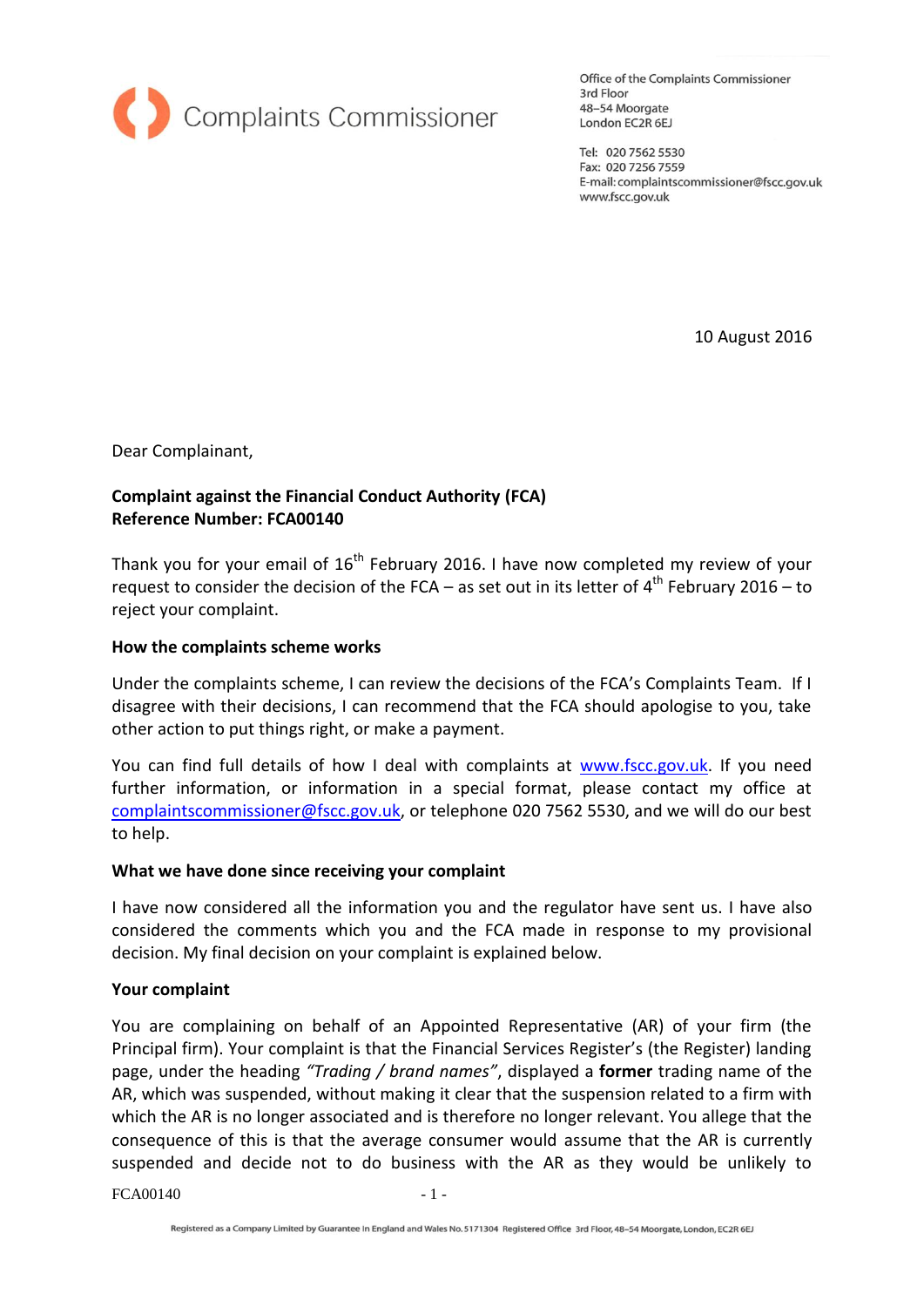investigate further by clicking into the *"Firm Details"* page, scrolling down to the *"Trading/brand names"* and clicking on the *"Previous names"* section to establish what period this suspension applied to. The FCA was asked to remove the entry in November 2015, but did not do so. You then made a complaint on behalf of your AR to the FCA Complaints team, who had a second opportunity to acknowledge and rectify the problem, but again, they did not do so.

The FCA, in their original response to your complaint, stated that *"I note that the reference to the suspension does not appear next to the actual name, which appears in the first column with the hyperlink. I am satisfied that on review of the record of the firm an average reader would be able to distinguish between the current and previous trading/brand names of the firm."*

## **My findings**

I have reviewed the record of the AR on the Register, including what information is displayed on the landing page when the AR is searched for by name and the information available on the Firm Details page, once one clicks on the name hyperlink.

It is a fact that the Register has to display all the relevant information about a firm, current and past.

However, the suspended name was displayed under the *"Trading/brand names"* heading and it was not at all clear that this is a previous trading name. In fact, at face value, it appeared to be a current trading name. A consumer would have had to look deeper into the information about the AR in order to establish that the suspended trading name is a former one. Not all consumers may go into such length when reviewing a financial adviser's standing with the FCA.

It is my view that the information displayed on the landing page of the Register for your AR was likely to give consumers the misleading impression that the firm is currently suspended. It cannot and should not be assumed that all consumers would take the additional steps to clarify this information. I have therefore recommended that the FCA amend the Register to rectify how past trading names are displayed for this AR, so that consumers are not misled and the AR's ability to trade is not inadvertently damaged.

I can confirm that the FCA have accepted my recommendation, and the Register has now been amended so that no misleading information is displayed in relation to your AR, although the relevant information about the past suspension can still be found in the *"Previous names"* section. That seems reasonable, as it reflects the information correctly.

The FCA have also confirmed that they are reconsidering the way in which this information is displayed for all ARs in order to prevent a recurrence of this problem.

### **Conclusion**

For the reasons I have given, I uphold your complaint. The AR in this case was a victim of an unusual set of circumstances which were not envisaged when the on-line Register was designed. While I accepted that the FCA entered the information on its Register in good faith, the fact is that the way it was displayed was obviously misleading, and the FCA did not